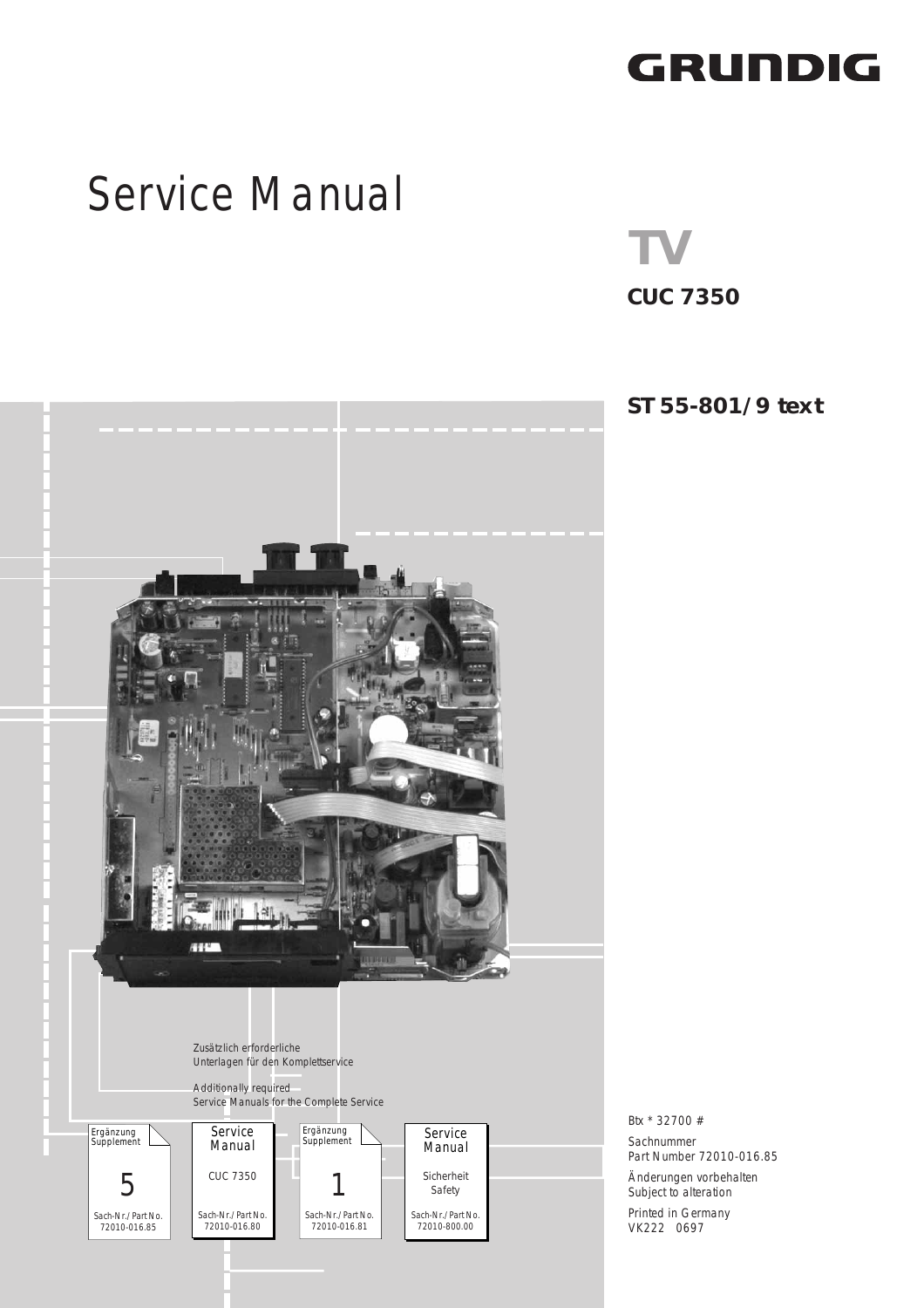<span id="page-1-0"></span>Es gelten die Vorschriften und Sicherheitshinweise gemäß dem Service Manual "Sicherheit", Sach-Nummer 72010-800.00, sowie zusätzlich die eventuell abweichenden, landesspezifischen Vorschriften!



The regulations and safety instructions shall be valid as provided by the "Safety" Service Manual, part number 72010-800.00, as well as the respective national deviations.



Für dieses Gerät gilt das Service Manual CUC 7350.

Diese Ergänzung dokumentiert die Unterschiede bzw. zusätzlichen Bestückungen des Gerätes.

Die Modulübersicht und die Sachnummern der einzelnen Bausteine entnehmen Sie bitte der Tabelle auf dieser Seite.

Grundlage für den Service sind:

- Sicherheitsvorschriften (Sach-Nr. 72010-800.00)
- Service Manual CUC 7350 (Sach-Nr. 72010-016.80) – 1. Ergänzung CUC 7350 (Sach-Nr. 72010-016.81)



For these TV set the Service Manual CUC 7350 is applicable. This Manual describes the differences and the additionally fitted

modules of the TV receiver.

The Module List and the relevant part numbers are listed in the table on this page.

Basic instructions for servicing are given in the:

- Safety Instructions (Part No. 72010-800.00)
- Service Manual CUC 7350 (Part No. 72010-016.80)
- 1st Supplement CUC 7350 (Part No. 72010-016.81)

#### **Inhaltsverzeichnis**

#### **Table of Contents**

| <b>Example 2</b> Page |  |
|-----------------------|--|
|                       |  |
|                       |  |
|                       |  |
|                       |  |
|                       |  |

#### **Modulübersicht / Module List**

| Gerät<br>Model   | Bestell-Nr.<br>Order No. | Chassis      | Tuner        | Bildrohrplatte<br><b>CRT Panel</b> | ZF-Ton<br>IF Audio                           | Fernbedienung<br><b>Remote Control</b><br>TP 712 |  |  |  |
|------------------|--------------------------|--------------|--------------|------------------------------------|----------------------------------------------|--------------------------------------------------|--|--|--|
| ST 55-801/9 text | G.CG 2281                | 29701-093.24 | 29504-201.31 | 29305-022.17                       | 29504-162.39<br>ww. / Option<br>29524-162.57 | 29642-063.01                                     |  |  |  |

**Seite**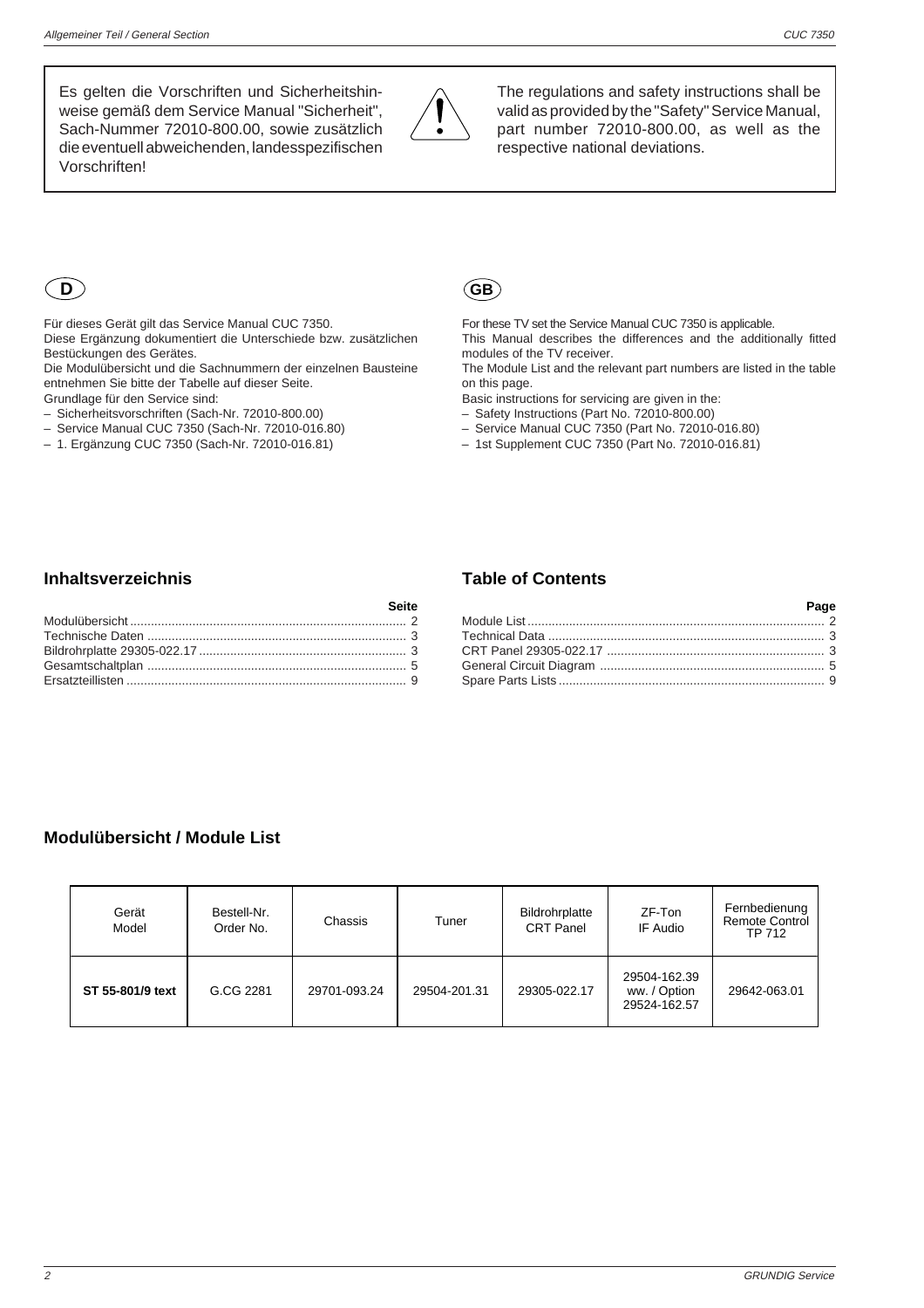

### **Bildrohrplatte / CRT Panel 29305-022.17**







#### <span id="page-2-0"></span>**Technische Daten / Technical Data**

|                     | Sichtbares Bild<br>Visible picture | Bildschirmdiagonale<br>Screen diagonale         | Ablenkwinkel<br>Deflection angle | Bildwechsel-<br>frequenz<br>Vertical<br>frequency | Programm-<br>speicherplätze<br>Programme<br>positions | AV-Auswertung<br>AV evaluation                                                               | Videotext<br>Teletext            |
|---------------------|------------------------------------|-------------------------------------------------|----------------------------------|---------------------------------------------------|-------------------------------------------------------|----------------------------------------------------------------------------------------------|----------------------------------|
| ST 55-801/9<br>text | 51cm                               | 55cm (21"), Black Line D<br>small neck, Philips | $90^\circ$                       | 50Hz                                              | $99$ TV + 2 AV                                        | auf jeden<br>Programmplatz<br>programmierbar<br>programmable for every<br>programme position | 1-Seiten<br>1-pages<br>FLOF text |

| TV-Normen<br>TV standards                                          | Musikleistung<br>Music power | Kopfhörer<br>Headphones                  | Euro AV<br>(schwarz/black) | Netzspannung<br>(Regelbereich)<br>Mains voltage<br>(variable) | Netzfrequenz<br>Mains frequencyl | Leistungs-<br>aufnahme<br>Power<br>consumption | Standby |
|--------------------------------------------------------------------|------------------------------|------------------------------------------|----------------------------|---------------------------------------------------------------|----------------------------------|------------------------------------------------|---------|
| PAL. NTSC<br>4,43+3,58 MHz,<br>SECAM, B/G,<br>$D/K/K'D$ , $M,L/L'$ | $2 \times 8W$                | Stereo 3,5mm Klinke<br>stereo 3.5mm jack | voll belegt<br>fully wired | 165265V                                                       | $50/60$ Hz                       | ca. 70W                                        | ca. 7W  |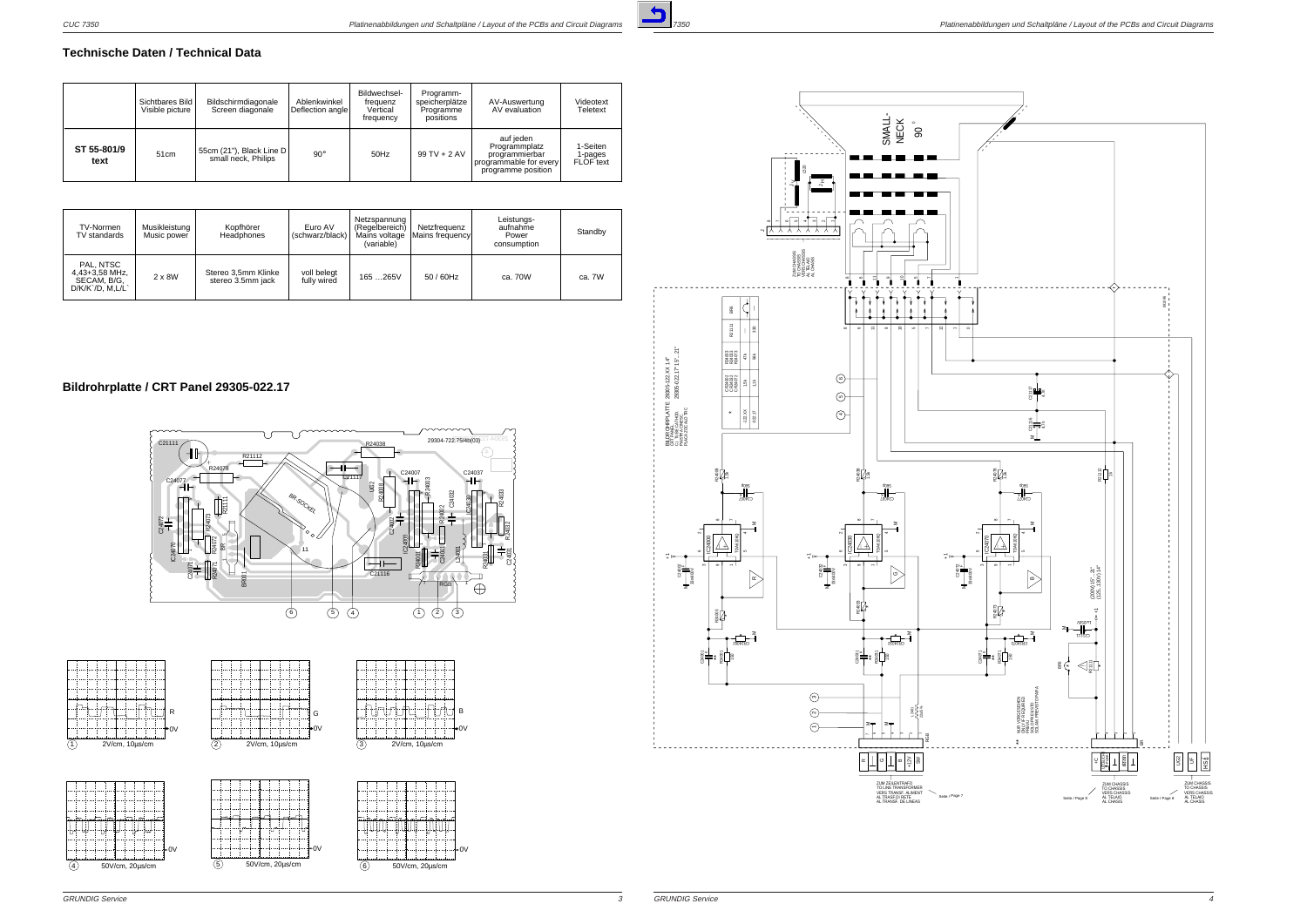![](_page_3_Picture_1.jpeg)

#### **Gesamtschaltplan / General Circuit Diagram**

<span id="page-3-0"></span>![](_page_3_Figure_4.jpeg)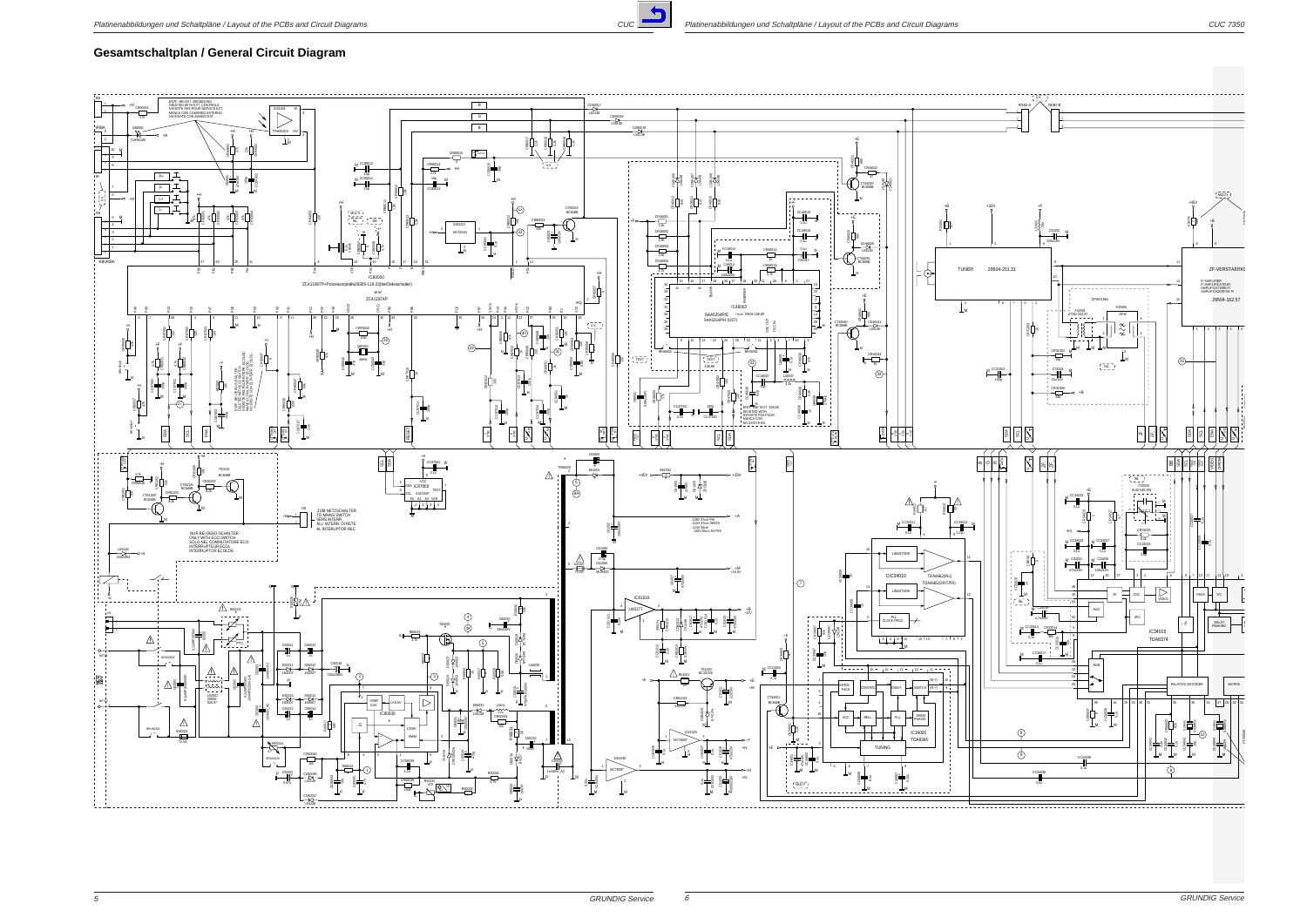![](_page_4_Picture_2.jpeg)

![](_page_4_Figure_4.jpeg)